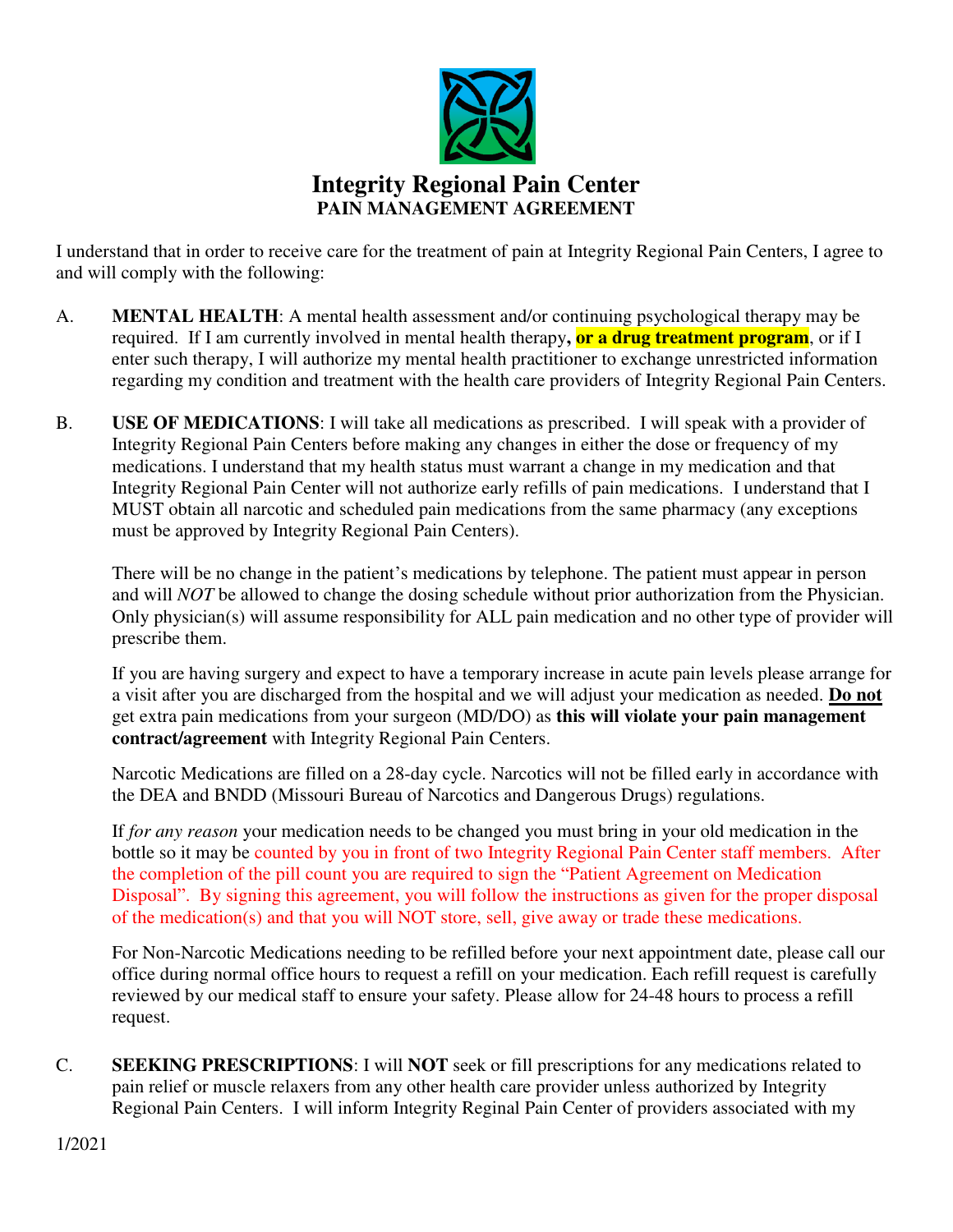health care. **I am aware that if I have been found to have multiple prescribers for narcotics, the federal government recommends that Integrity Regional Pain Center report the violation of this agreement to the U.S. Department of Health and Human Services (HHS), the Office of the Inspector General (OIG), my insurance carrier and local law enforcement.** 

- D. **OTHER HEALTHCARE PROVIDERS**: I will inform all health care providers associated with my care that I receive pain management through Integrity Regional Pain Centers. I will maintain an unrestricted and current medical records release form on file with Integrity Regional Pain Centers and all other health care providers associated with my care.
- E. **DRUG SCREENING**: I will participate in drug screening as a part of my treatment plan. I understand that random drug screenings will be conducted at the discretion of Integrity Regional Pain Center. Drug screenings include but are not limited to pill counts, urinalysis or blood tests. I agree to pay all costs associated with drug testing not covered by my insurance. Refusal or failure for any reason to submit to a drug screening at the time specified may result in termination of services provided by Integrity Regional Pain Center.

All new patients will receive a urine drug screen upon the first visit. All follow up patients will receive random urine drug screens or as requested by the provider. Any patient found to be in violation of the pain management agreement will no longer be able to receive narcotics from Integrity Regional Pain Center. **If no inconsistencies in the test results are received, then the patient will receive a full month's supply of medications at the 2 week follow up visit. However, if there are** *any* **inconsistencies in the test results at the follow up visit the patient will no longer be able to receive narcotics from Integrity Regional Pain Centers.** 

- F. **ILLEGAL AND NON-PRESCRIBED DRUG USE**: I understand that the use of any controlled medication not prescribed by Integrity Regional Pain Centers may result in termination of care. I authorize Integrity Regional Pain Centers to cooperate fully with any city, state or federal law enforcement agency, including this state's Board of Pharmacy, the DEA and the BNDD (Missouri Bureau of Narcotics and Dangerous Drugs) in the investigation of any possible misuse, sale, or other diversion of my pain medicine. I authorize Integrity Regional Pain Centers to provide a copy of this Agreement to my pharmacy. I agree to waive any applicable privilege or right of privacy or confidentiality with respect to these authorizations. I also understand that the use of any illegal substance may result in termination of care by Integrity Regional Pain Centers. **I am aware that if I have been found to have violated this agreement Integrity Regional Pain Center may need to follow the federal government recommendations and report the violation(s) to the U.S. Department of Health and Human Services (HHS), the Office of the Inspector General (OIG) my insurance carrier and local law enforcement.**
- G. **LOST OR STOLEN MEDICAITONS**: I agree to safeguard all medications prescribed by Integrity Regional Pain Centers and understand that lost, stolen or damaged medications will not be replaced. Medications are an important part of your treatment regimen. We are concerned about your treatment and recognize that medications may be lost, stolen or damaged. However, our policy is that medications that are lost, stolen or damaged will not be refilled under any circumstances. **Per the federal government recommendations all reports of lost, stolen or damaged narcotics will be reported to the U.S. Dept of Health and Human Services (HHS); Office of the Inspector General (OIG); and local law enforcement.**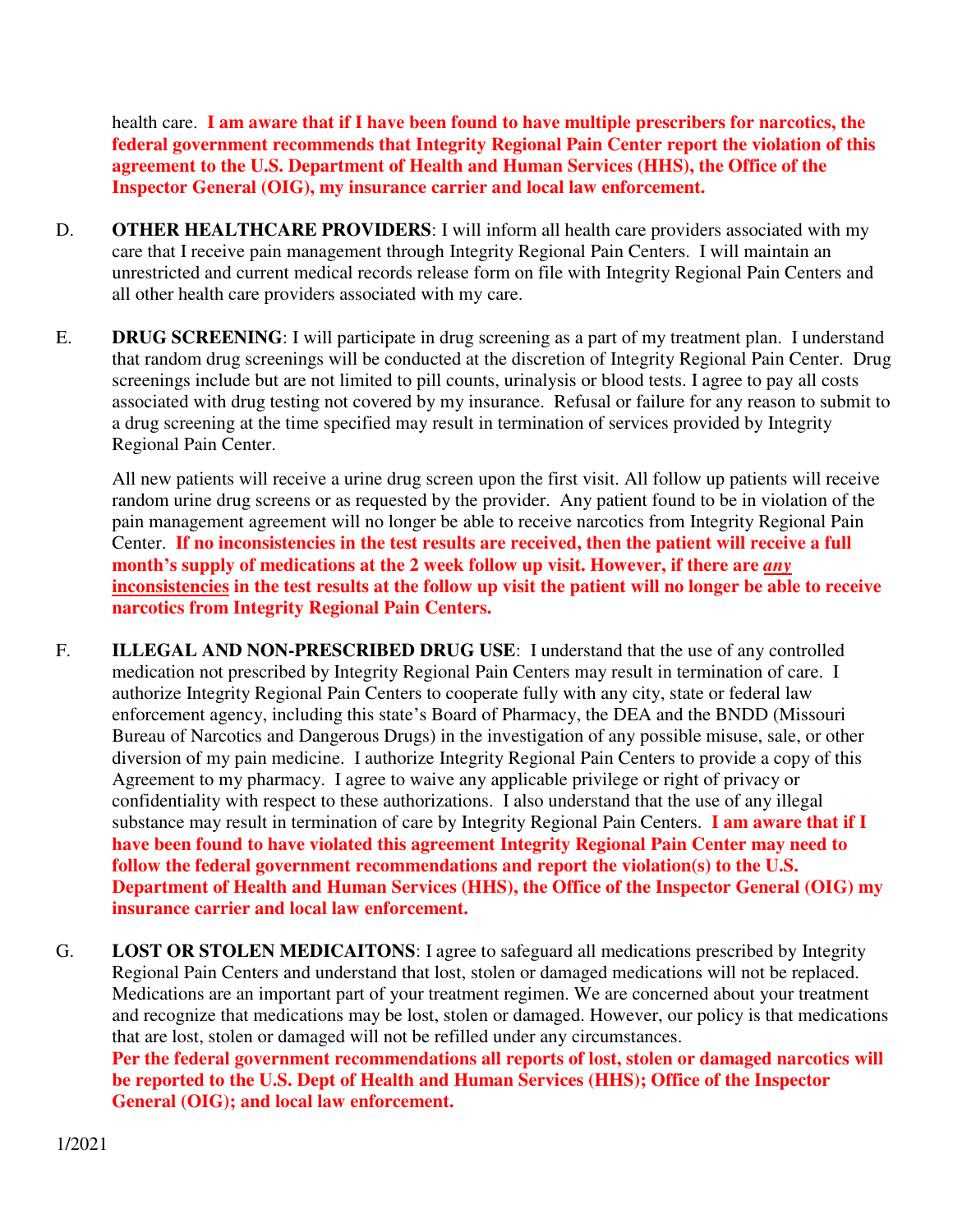If at any time a patient is arrested for selling medication or in possession of an illegal substance or drug paraphernalia, the patient will no longer be able to receive narcotics from any Integrity Regional Pain Centers.

- H. **DRIVING & OPERATING EQUIPMENT**: Many pain medications can cause drowsiness and/or a very relaxed state of mind causing operation of equipment or vehicles to be dangerous. I agree to refrain from driving or operating dangerous equipment for 72 hours after any change in medication dosage and whenever I feel dizzy or drowsy. I will avoid driving or operating equipment until I know how I am affected.
- I. **TERMINATION:** I will no longer be eligible for care at Integrity Regional Pain Center if I:
	- Found to be in possession of illicit drugs or substances
	- Trafficking in controlled or illegal substances
	- Intoxicated or if arrested for DUI
	- Alter my prescription in any way
	- Sell or share my medications

Have you ever had any medical problems with alcoholism and/or drug abuse (including marijuana)?

|                                                                                              | Yes  |  |
|----------------------------------------------------------------------------------------------|------|--|
| If YES, did you receive in-patient or out-patient treatment?                                 | Yes  |  |
| When did you receive this treatment?                                                         |      |  |
| Are you currently still receiving treatment?                                                 | Yes. |  |
| If currently receiving treatment, pleas state name and phone number of your medical provider |      |  |

| Have you ever had any legal problems such as drug trafficking or manufacturing (including marijuana)? |
|-------------------------------------------------------------------------------------------------------|
|                                                                                                       |
| Are/Have you been convicted, pleaded guilty, nolo contendere to any drug related charges?             |

| If yes, please explain: $\frac{1}{2}$ = $\frac{1}{2}$ = $\frac{1}{2}$ = $\frac{1}{2}$ = $\frac{1}{2}$ = $\frac{1}{2}$ = $\frac{1}{2}$ = $\frac{1}{2}$ = $\frac{1}{2}$ = $\frac{1}{2}$ = $\frac{1}{2}$ = $\frac{1}{2}$ = $\frac{1}{2}$ = $\frac{1}{2}$ = $\frac{1}{2}$ = $\frac{1}{2}$ = $\frac{1$<br>Are you currently on probation? |     | $Yes$ No $No$ |
|--------------------------------------------------------------------------------------------------------------------------------------------------------------------------------------------------------------------------------------------------------------------------------------------------------------------------------------|-----|---------------|
| Do you have or use any other names that you use now are in the past (e.g., A.K. A.)?                                                                                                                                                                                                                                                 |     |               |
|                                                                                                                                                                                                                                                                                                                                      |     | $\bf{No}$     |
| If yes, please list:                                                                                                                                                                                                                                                                                                                 |     |               |
| Have you used any illegal drugs (including marijuana) within the past six months?                                                                                                                                                                                                                                                    |     |               |
|                                                                                                                                                                                                                                                                                                                                      | Yes | $\bf{No}$     |
| If YES, please explain:                                                                                                                                                                                                                                                                                                              |     |               |

Have you used any prescription drugs for which you did not have a personal prescription within the past six months? **Yes Wo If YES**, please explain:

1/2021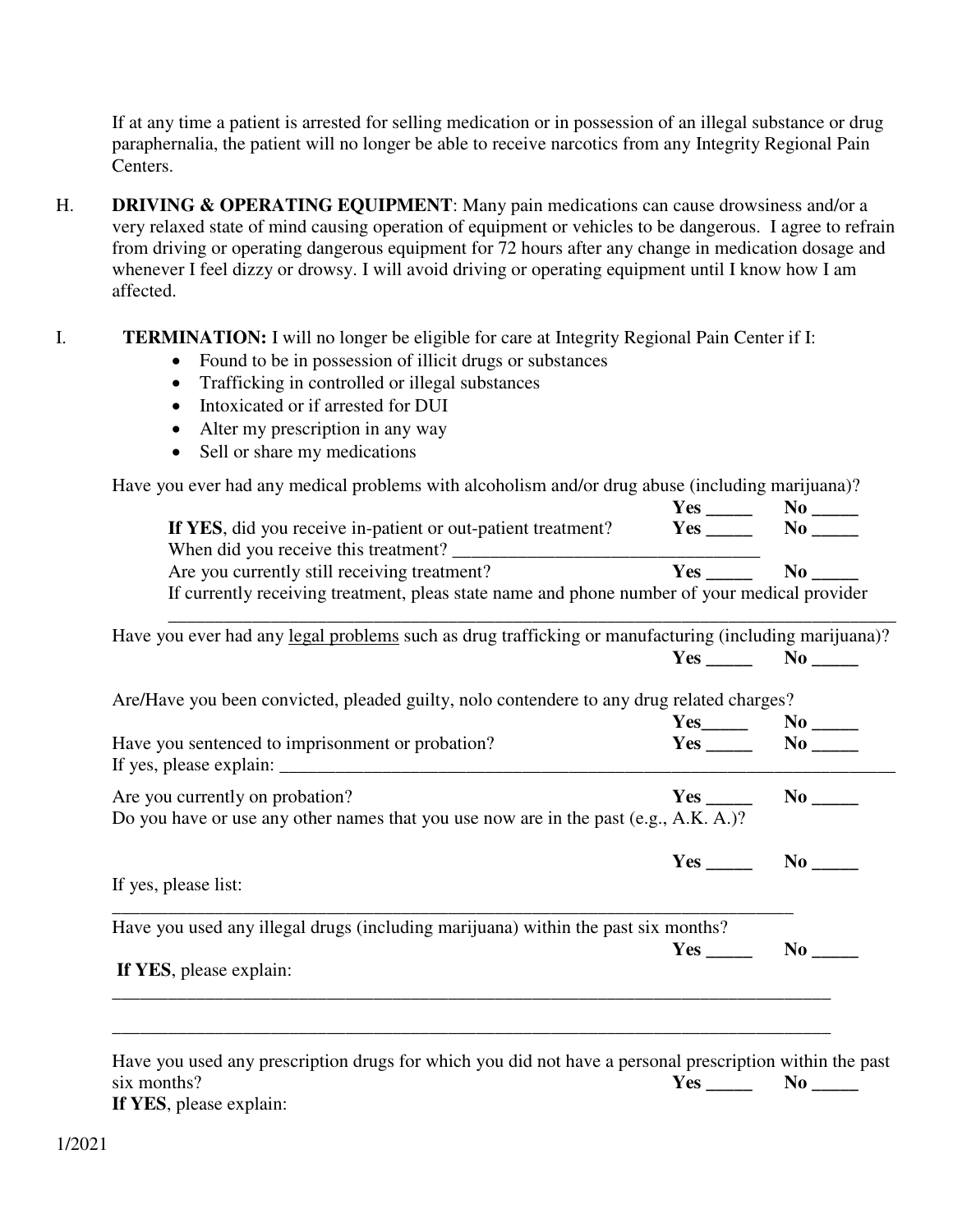| Are you seeing any other medical providers?<br>If YES, please list: | $Yes$ <sub>_______</sub> | $\bf No$ |
|---------------------------------------------------------------------|--------------------------|----------|
| Are you taking any controlled substances from other providers?      | Yes                      | $\bf No$ |
| If YES, please list:                                                |                          |          |

\_\_\_\_\_\_\_\_\_\_\_\_\_\_\_\_\_\_\_\_\_\_\_\_\_\_\_\_\_\_\_\_\_\_\_\_\_\_\_\_\_\_\_\_\_\_\_\_\_\_\_\_\_\_\_\_\_\_\_\_\_\_\_\_\_\_\_\_\_\_\_\_\_\_\_\_\_

## **The following guidelines are a summary of current and new policies of the Pain Management Agreement.**

## **IRPC Pain Patient Requirements:**

- 1. All pain patients must have a signed narcotic agreement on file and follow the terms & conditions as described in the agreement.
- 2. All pain patients must give urine samples for drug screens at the initial visit, followed by random samples at any time during their follow up visits as requested by IRPC providers
- 3. A working phone number with available voicemail must be on file with IRPC. Voicemails must be checked by patient and calls returned to IRPC staff within a reasonable time frame.
- 4. Patient should have updated imaging within last 2 years
- 5. Patient must try other treatment options such as physical therapy and pain injections/procedures.
- 6. Patients who have been taking narcotics along with Benzodiazepine like Xanax or Valium, will need to choose one or the other. Both can no longer be taken together. Patients have 90 days to wean off Benzodiazepines or narcotics

## **IRPC Narcotic Termination Guidelines:**

- 1. One negative urine drug screen (UDS) will result in a verbal warning.
- 2. Two consecutive negative UDS's will receive a written warning and prescribed narcotics will be decreased after each negative UDS.
- 3. Three consecutive negative UDS' will result in termination of narcotics agreement.
- 4. Written warning with first inconsistent UDS for other than prescribed narcotics or multiple providers.
- 5. Termination after second inconsistent UDS or multiple providers.
- 6. Any tampered or fake UDS sample will result in immediate termination.
- 7. Any presence of any illegal drug will result in immediate termination of the narcotics agreement.
- 8. Failure to appear for a Random Pill Count will result in immediate narcotics termination.
- 9. Failing a Random Pill Count will result in immediate narcotics termination.